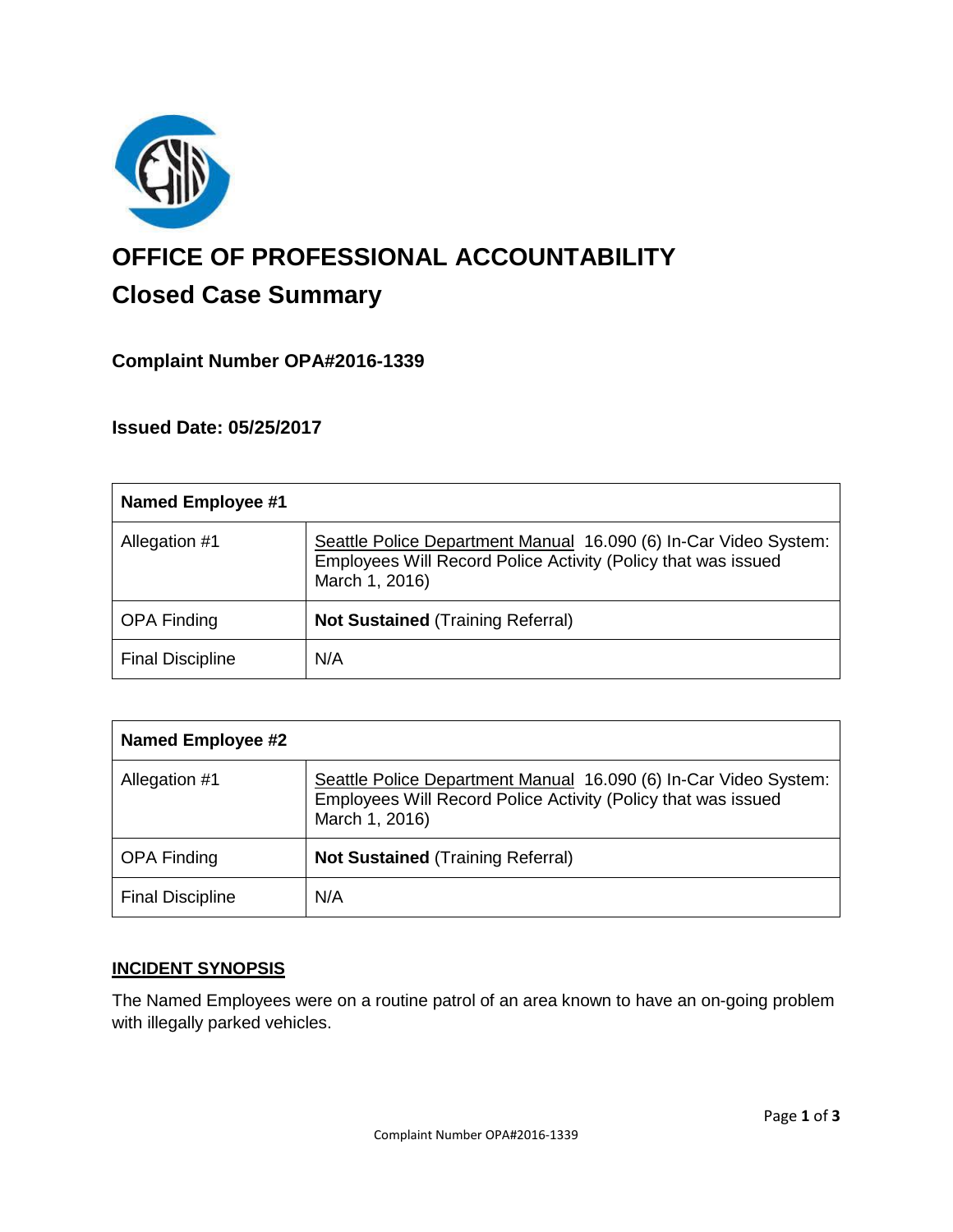### **COMPLAINT**

During intake of a possible allegation of professionalism brought by the citizen complainant, OPA discovered that the Named Employees did not activate their In-Car Video (ICV) during the incident.

#### **INVESTIGATION**

The OPA investigation included the following actions:

- 1. Review of the complaint
- 2. Review of In-Car Videos (ICV)
- 3. Search for and review of all relevant records and other evidence
- 4. Interviews of SPD employees

#### **ANALYSIS AND CONCLUSION**

Named Employee #1 and his partner, Named Employee #2, were patrolling an area known to have an on-going problem with illegally parked vehicles, especially motor homes (RVs), parked in the same place beyond the time limit allowed by Municipal Ordinance. During routine patrol, the two officers spotted a RV that they believed had been parked in the same spot for four days, in excess of the time limit allowed by law. The officers stopped their police car next to the RV in order to check more closely. At that moment, a person exited the RV and asked the officers what was happening. The officers explained the Municipal Ordinance to him and spoke briefly with him concerning his use and parking of the RV. The officers did not issue a citation, formal warning, or take any other actions. They neither asked for nor received any identification or personal information from the subject. After a brief conversation, the two officers drove away. SPD Policy 16.090(6) states:

*"Employees will record the following police activity:*

*- Response to dispatched calls, starting before the employee arrives on the call and ending consistent with paragraph 8 below*

- *- Terry stops*
- *- Traffic stops*
- *- On-View Infractions and Criminal Activity*
- *- Arrests and seizures*
- *- Searches and inventories of vehicles or persons*
- *- Transports (excluding ride-alongs and passengers for meetings)*
- *- Vehicle Eluding/Pursuits*
- *- Questioning suspects or witnesses"*

Named Employees #1 and #2 told OPA they thought they were not engaging in "police activity" as defined by the above policy, but were merely engaging in a "social contact" with the person who came out of the RV. The basis for this assertion was the fact that they did not issue, nor